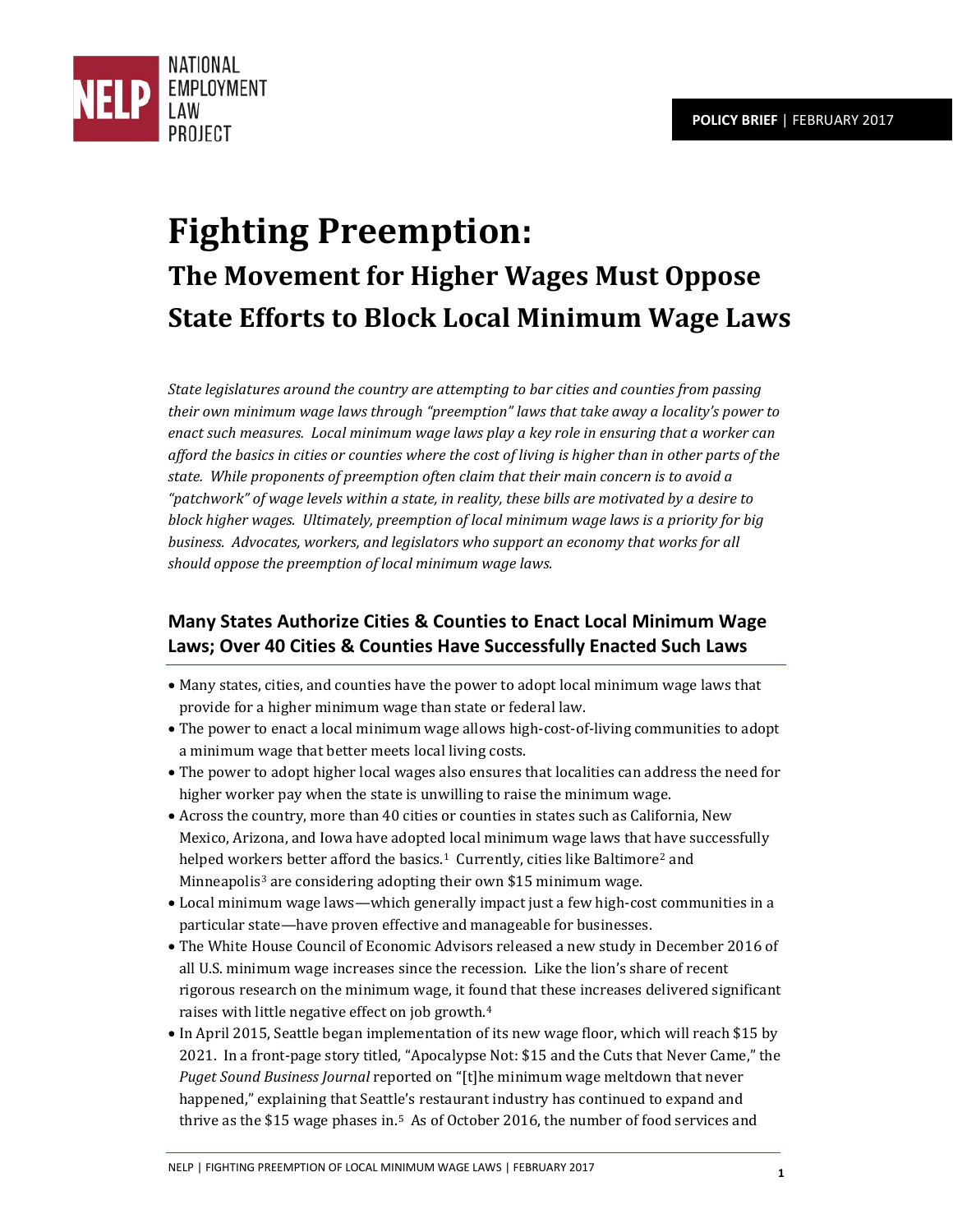beverage industry business licenses issued in Seattle had increased by 9 percent since the minimum wage law went into effect.[6](#page-4-5)

• A 2014 study examining the impact of San Francisco's minimum wage ordinance and other city compensation requirements that cumulatively raised employment costs 80 percent above the federal minimum wage rate found no adverse effect on employment levels or hours. It found, in fact, that food service jobs—the sector most heavily affected—grew about 17 percent faster in San Francisco than in surrounding counties during that period.[7](#page-4-6)

## **Local Power to Raise the Minimum Wage Is Important for High-Cost-of-Living Communities; Provides Means to Raise Wages When Political Gridlock Prevents Statewide Action**

- Local power to raise the minimum wage allows higher-cost-of-living communities in a state to adopt wages that better match their higher housing and living costs. A U.S. Bureau of Labor Statistics analysis found that urban households in 2011 spent 18 percent more than rural households, and higher housing costs by urban consumers "accounted for about two-thirds of the difference in overall spending between urban and rural households."[8](#page-4-7)
- Another key role it plays is providing a means of raising wages when political gridlock prevents the state from acting—for example, when a governor blocks action to raise wages, or when one or both houses of the legislature refuse to act.
- Across the country, many states that have raised the minimum wage, such as New Mexico, Illinois, and Minnesota, $9$  now have legislative majorities or governors who are blocking any action to raise the state minimum wage.[10](#page-4-9) Local minimum wages in those states provide a crucial alternative means of raising pay.
- Progressive legislatures that raise the statewide minimum wage are sometimes urged to ban local minimum wages in the process, with opponents arguing that they are unnecessary. Or, sometimes, opponents offer to allow a one-time statewide raise if minimum wage supporters agree to ban local minimum wages in the future.
- Progressives should reject such short-sighted deals that handcuff localities from supplementing state laws in the future. For example, in 2004, Democratic Wisconsin Governor Jim Doyle agreed to ban local minimum wages as part of a deal to get the Republican-controlled legislature to raise the state's minimum wage. Wisconsin leaders now realize that it was a bad deal, and it is preventing cities and counties from addressing the minimum wage, since Governor Scott Walker is blocking any statewide increase.<sup>[11](#page-4-10)</sup>

## **Responding to Pressure From Big Business, More State Legislatures Are Attempting to Prohibit Cities From Enacting Wage Laws**

- As of January 31, 2017, 23 states have passed laws that preempt cities from passing their own local minimum wage laws.[12](#page-4-11) See **Figure** for a map of states that have passed minimum wage preemption laws.
- Most state preemption laws have been passed in recent years as a response to successful local campaigns to raise the minimum wage.<sup>[13](#page-4-12)</sup> In 2016, for example, the State of Alabama passed a preemption bill after the City of Birmingham passed a local minimum wage law.[14](#page-4-13)  The effect was not only to block future local minimum wages, but to invalidate Birmingham's higher minimum wage law.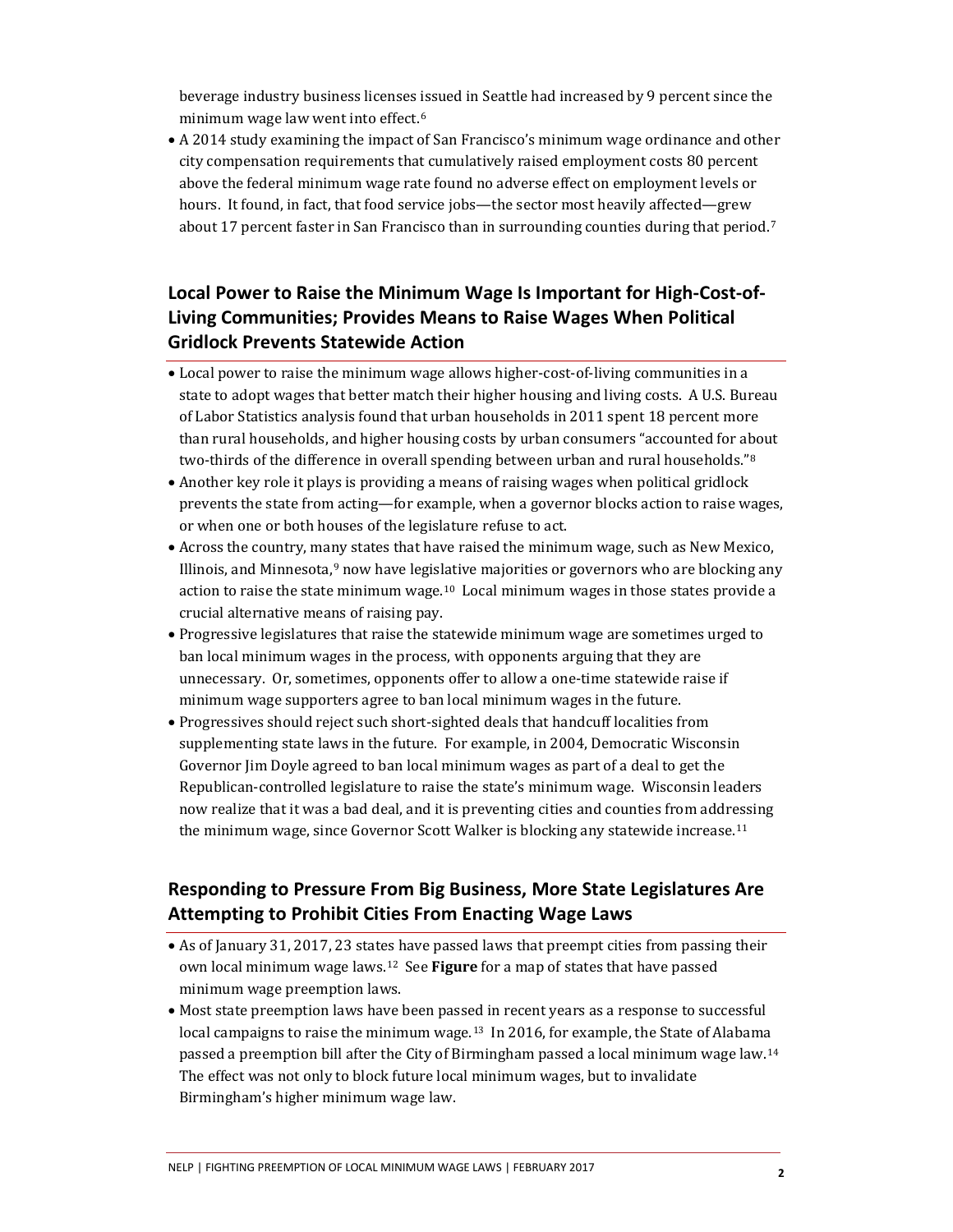- While proponents of preemption claim they are concerned about having a "patchwork" of wage levels across the state, businesses are accustomed to dealing with varying rules across cities and counties. Cities in most of the country have extensive "home rule" powers allowing them to legislate over a wide range of areas in order to adequately respond to local needs. Businesses have adapted to varying rules concerning traffic, business licenses, construction, zoning, and many other local laws. Local minimum wages are no different.
- Most minimum wage preemption laws have been pushed and adopted by largely conservative state legislatures in recent years<sup>[15](#page-4-14)</sup> in response to pressure from big business, which generally opposes minimum wage increases. In other words, the real motivation behind recent state preemption bills is not uniformity, but rather a desire to limit the ability of local elected officials to raise pay.
- Taking away local control over wages has become a major priority of the American Legislative Exchange Council (ALEC), a corporate-backed group with extensive lobbying resources and influence in our state legislatures.
- As a *Slate* article explained, "[f]ounded in 1973, [ALEC] has paired lawmakers with businesses and special interests ranging from Google to the AARP to Exxon Mobil" to produce "hundreds of 'model policies' that have made their way into state codes."[16](#page-4-15) ALEC has successfully preempted local laws on a growing list of important issues like guns, tobacco, wages, the banning of plastic bags, fracking, and pesticides.[17](#page-4-16)
- ALEC has drafted "model" preemption bills to prohibit local minimum wage laws since at least [20](#page-4-18)02.[18](#page-4-17) Preempting local minimum wages was a priority agenda item for ALEC in 2016,19 and the rapidly growing list of states introducing preemption bills in 2017 indicates that minimum wage preemption continues to be a top priority for big business.[20](#page-4-19)

### **Figure: States That Have Adopted Minimum Wage Preemption Laws (as of January 31, 2017)**



ated with manchart.net a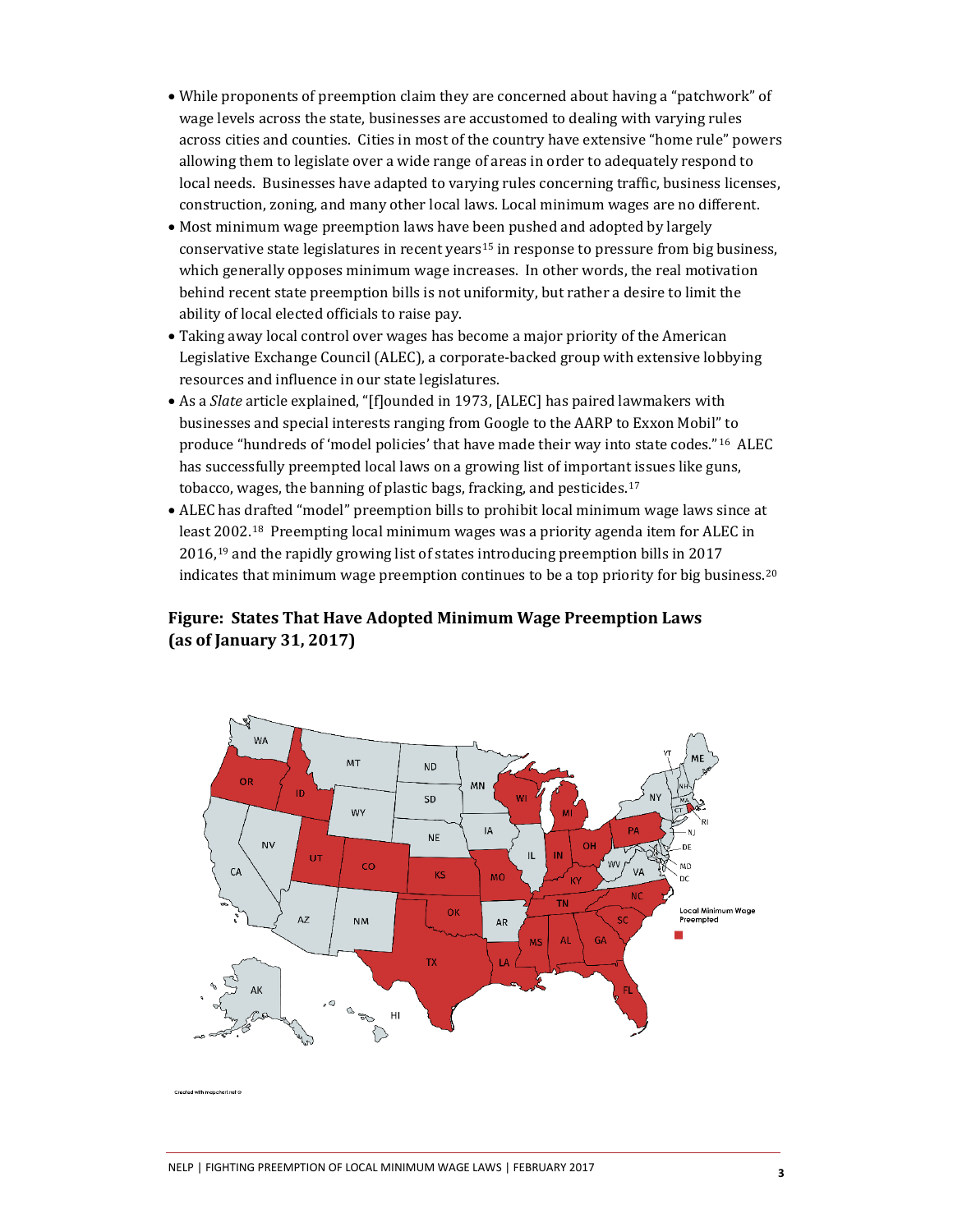## **Economic Evidence Shows That Cities or Counties That Adopt a Higher Local Minimum Wage Do Not Become "Less Competitive" With Surrounding Areas**

- The economic evidence also shows that a city or county that adopts a higher local minimum wage does not become "less competitive" with surrounding areas, another frequent claim by proponents of preemption.
- One of the most sophisticated studies of minimum wages was published by economists at the Universities of California, Massachusetts, and North Carolina.[21](#page-4-20) The study looked at the impact of minimum wage rates in more than 250 pairs of neighboring counties in the United States that had different minimum wage rates.[22](#page-4-21) Comparing neighboring counties on either side of a state line is an especially effective way of isolating the true impact of minimum wage differences, because neighboring counties tend to have similar economic conditions. The study found no difference in job growth rates.<sup>[23](#page-4-22)</sup>
- Two of the counties compared in the study of 250 counties noted above were Washington State's Spokane County and Idaho's Kootenai County, where the minimum wage was substantially lower. The economists found no evidence that higher minimum wages in Washington State harmed the state's competitiveness.<sup>[24](#page-4-23)</sup>
- A 2006 study compared job growth in Santa Fe with that in Albuquerque, New Mexico. Santa Fe was one of the first cities to enact a higher minimum wage, and Albuquerque did not have its own local minimum wage at the time of the study. The study found that Santa Fe's higher minimum wage had no discernible impact on employment and that Santa Fe actually did better than Albuquerque in terms of employment changes.[25](#page-4-24)

### **Conclusion**

Advocates, workers, and state legislators must reject efforts to take away local control over wages. With 42 percent of workers in the United States earning less than \$15 per hour<sup>[26](#page-4-25)</sup> and workers in high-cost cities and counties facing especially difficult economic challenges due to a higher cost of living, localities must be able to respond to the unique needs of workers who cannot survive on the federal or state minimum wage.